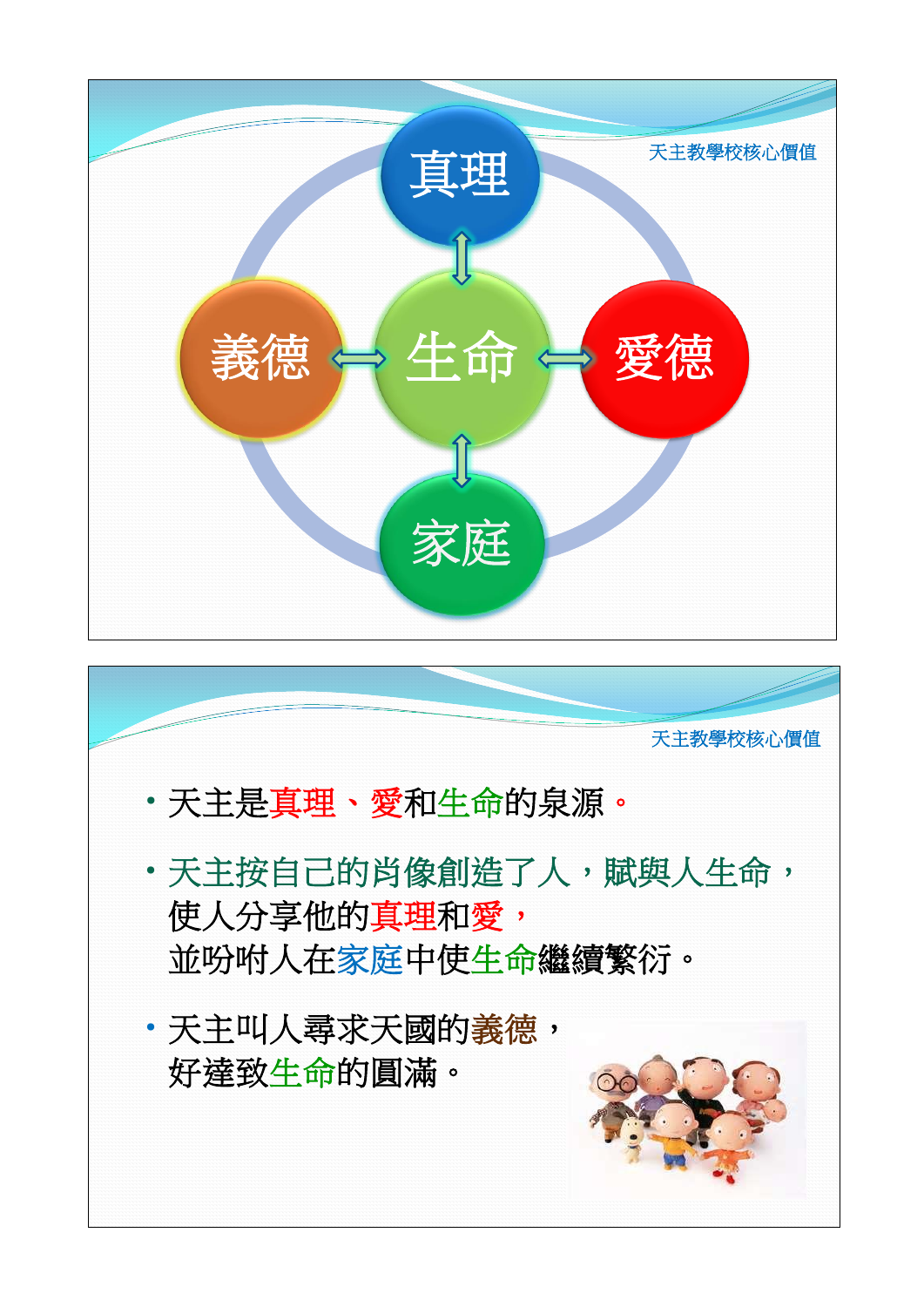## 天主教學校的願景與使命 **Vision and Mission of Catholic Schools**

## 願景 **Vision**

天主教學校矢志延續天主教會對教育的貢獻,故須維護下列核心價值,以及將有關價值傳授 給青少年,為他們日後立身處世作準備,並以此作為學校的願景與使命:

With a determination to carry on the contribution of the Catholic Church to education, a Catholic School, as its vision and mission, shall uphold and pass on the following **core values** to young people to prepare them properly for their life and future responsibilities –

真理: 這是人的理智所追求的對象。

**Truth:** It is what the human intellect is searching for.

- (a) 人的理智具有尋求真理的能力;這能力是我們必須維護的。我們也應鼓勵和激發人對真 理──尤其對有關天主和生命意義的真理──的渴慕。 Human reason's capacity for truth must be upheld, and the desire for truth, especially the truth about God and about the meaning of life, must always be encouraged and kept alive.
- (b) 我們必須特別重視那使人明辨是非善惡的智慧,勝過其他方面的知識。 Wisdom, which enables a person to distinguish right from wrong, and good from evil, must be treasured above all other kinds of knowledge.
- (c) 誠實的美德要求我們講真話,並付諸實行,即使要為此付出重大的犧牲代價亦在所不辭。 Honesty demands that a person tell the truth and put it into practice, even at the cost of making a great sacrifice.

義德 **(**公義**)**: 這是一種倫理上的德行,要求我們時常毫無保留地讓天主和我們的近人得到 各自所應得的。

**Justice:** It is the moral virtue that consists of a constant and resolute will to give to God and one's neighbours their due.

- (a) 對天主的義德稱之為持守宗教信仰的德行;相對鄰人的公義,則促使人尊重他人的權益 和建立和諧的人際關係,以促進人與人之間公平相待和公益共享。 Justice towards God is called the "virtue of religion"; and justice towards one's neighbours disposes one to respect the rights of others and to establish in human relationships the harmony that promotes equity with regard to individual persons and to the common good.
- (b) 只有當人權受到尊重,而每個人都承擔彼此之間的責任,以及承擔對家庭和社會的責任 時,人性的尊嚴才會得到保障和提升,而社會才能享有幸福。 Human dignity can be protected and promoted, and the wellbeing of society can be achieved, only if human rights are respected and individuals undertake their responsibilities for one another, for their own families, and for society.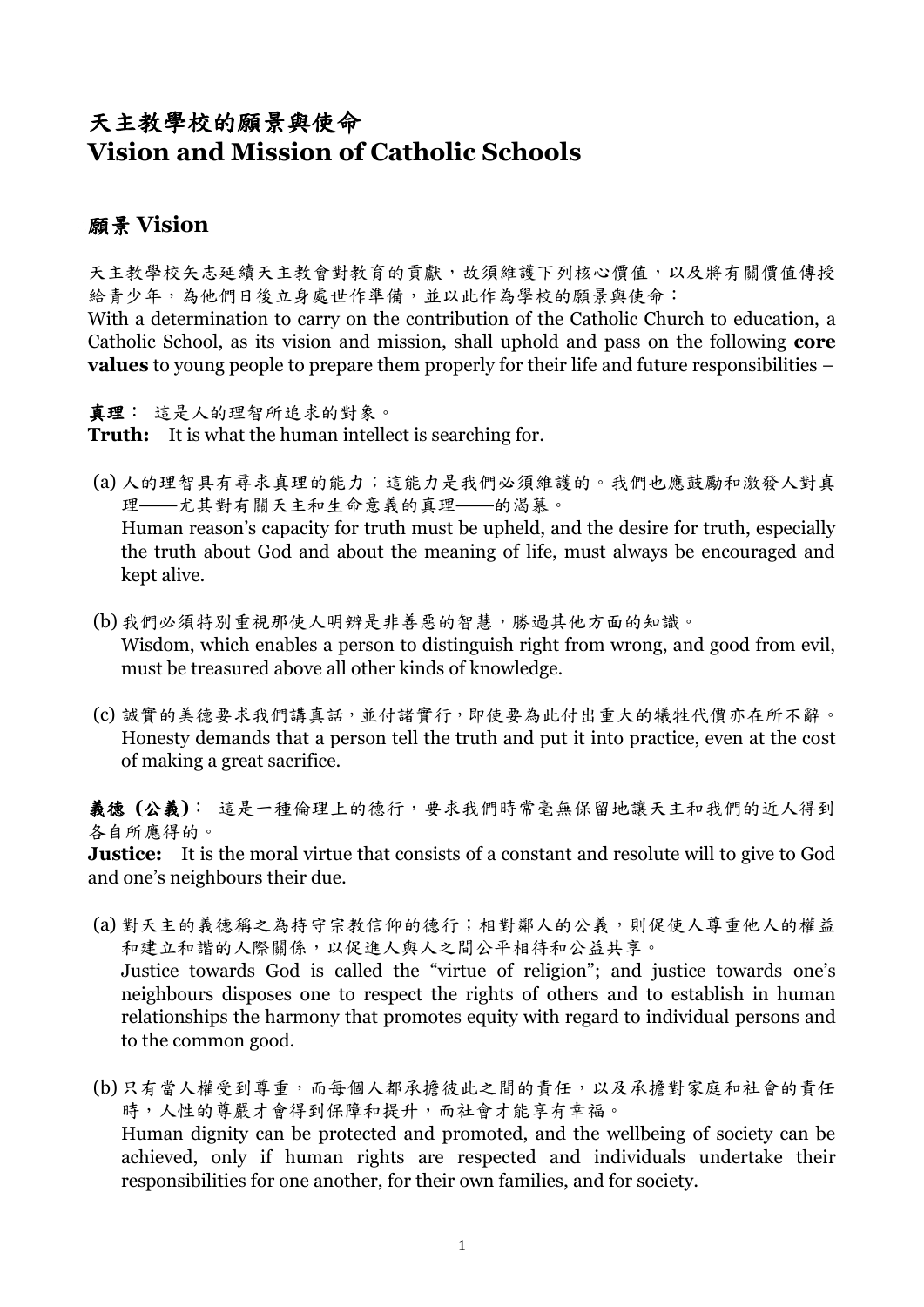愛德: 這是諸德之冠。

- **Love:** It is the greatest of all virtues.
- (a) 天主是生命與美善的泉源,祂基於愛創造了萬物,並召叫整個人類成為祂的兒女。作為 天主大家庭的成員,我們的人生目標就是分沾天主的福樂,愛天主在萬有之上,以及如 兄弟姊妹般愛自己的近人。 God, the source of life and goodness, has created everything out of love, and has called the whole human family to be His children. As a member of God's family, one's goals in life are to share God's happiness, to love God above all things and love one's neighbours as brothers and sisters.
- (b) 耶穌基督──天主子、人類救主──是無私大愛和謙卑服務他人的楷模。 Jesus Christ, the Son of God, the Saviour of humankind, is the model of selfless love and humble service to others.
- (c) 為使人的生命和所有層面的人際關係能在完美的和諧中彼此連繫,所有德行的實踐須由 愛德啟發和推動。 The practice of all the virtues is to be inspired and motivated by love, so that all aspects of human life and interpersonal relationship may be bound together in perfect harmony.
- (d) 愛德超越公義的嚴格尺度,並促使我們關懷貧苦大眾和需要幫助的人,並以優先地扶助 社會上的弱勢社群和邊緣人士為己任。 Love surpasses the strict measure of justice and urges one to care for the poor and the needy, and to make a preferential option for the underprivileged and marginalized in society.

生命: 這是天主賦予人的無價之寶;生命在本質上就是神聖的。 **Life:** It is a priceless gift from God and is sacred in itself.

- (a) 每個人都是按照天主的肖像而受造,並且自受孕至去世為止,都享有生存的權利。 Every human person is created in the image of God and has the right to life, which must be respected from its conception to its natural end.
- (b) 我們應秉承福音所傳授的真福八端精神,懷著平和的心境和望德,面對人生的種種困難 逆境。 In the spirit of the "Beatitudes" as taught in the Gospel, the tribulations and adversities in life are to be faced with serenity and hope.
- (c) 每個人都有權利享有足以令其過合乎人性尊嚴的生活的一切條件。 Every person is entitled to have whatever is necessary for a decent and dignified existence.
- (d) 唯獨真正尊重人類生命的社會,才能為大眾帶來幸福。 Only a society which respects human life can bring happiness to all.